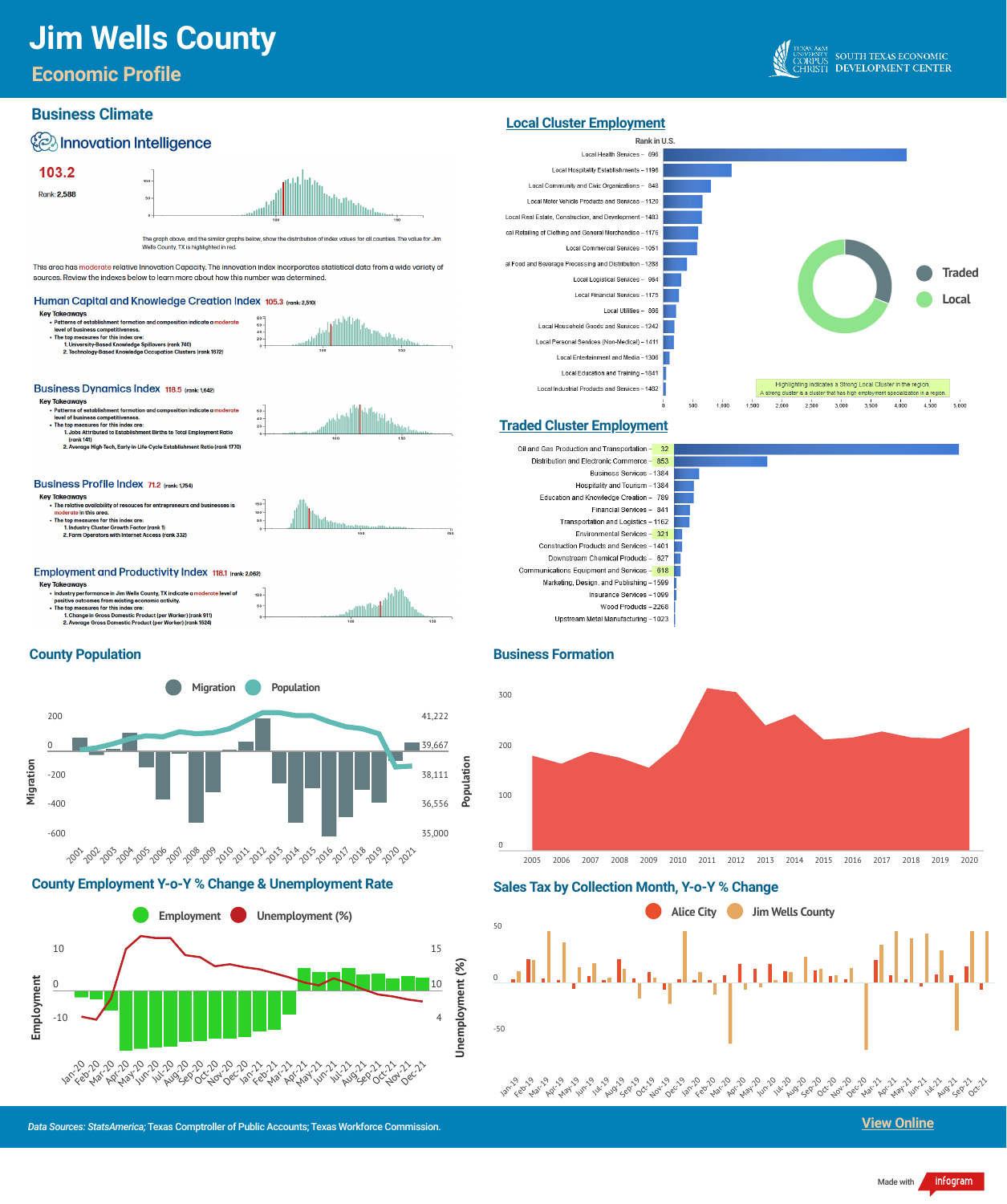## **Community Profile**



**Alice**



53.2%









Bexar County, TX